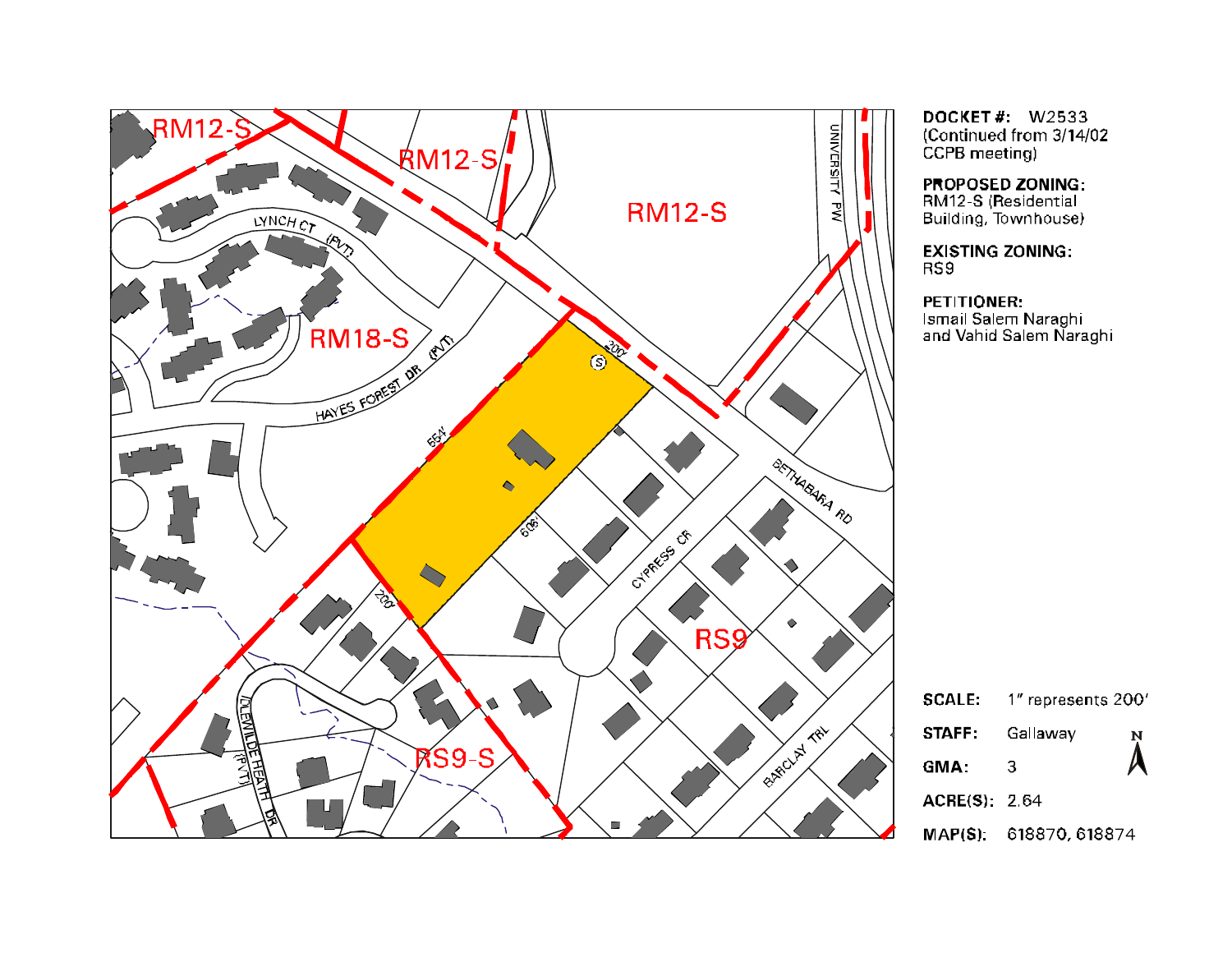April 24, 2002

Ismail Salem Naraghi, et al, and Vahid Salem Naraghi 2862 Robinhood Road Winston-Salem, NC 27106

RE: ZONING MAP AMENDMENT W-2533

Dear Mr. & Ms. Naraghi:

The attached report of the Planning Board to the Board of Aldermen is sent to you at the request of the Aldermen. You will be notified by the City Secretary's Office of the date on which the Aldermen will hear this petition.

Sincerely,

A. Paul Norby, AICP Director of Planning

pc: City Secretary's Office, P.O. Box 2511, Winston-Salem, NC 27102 Emmett McCall, 633 W. Fourth Street, Winston-Salem, NC 27101 Jim Morton, 1232 Idlewilde Heath, Winston-Salem, NC 27106 Debi McGinus, 1199 Hayes Forest Drive, Winston-Salem, NC 27106 Gary Elkins, 1236 Idlewilde Heath Drive, Winston-Salem, NC 27106 Roy Fleming, 1131 Cypress Circle, Winston-Salem, NC 27106 Paul Neese, 1228 Idlewilde Heath Drive, Winston-Salem, NC 27106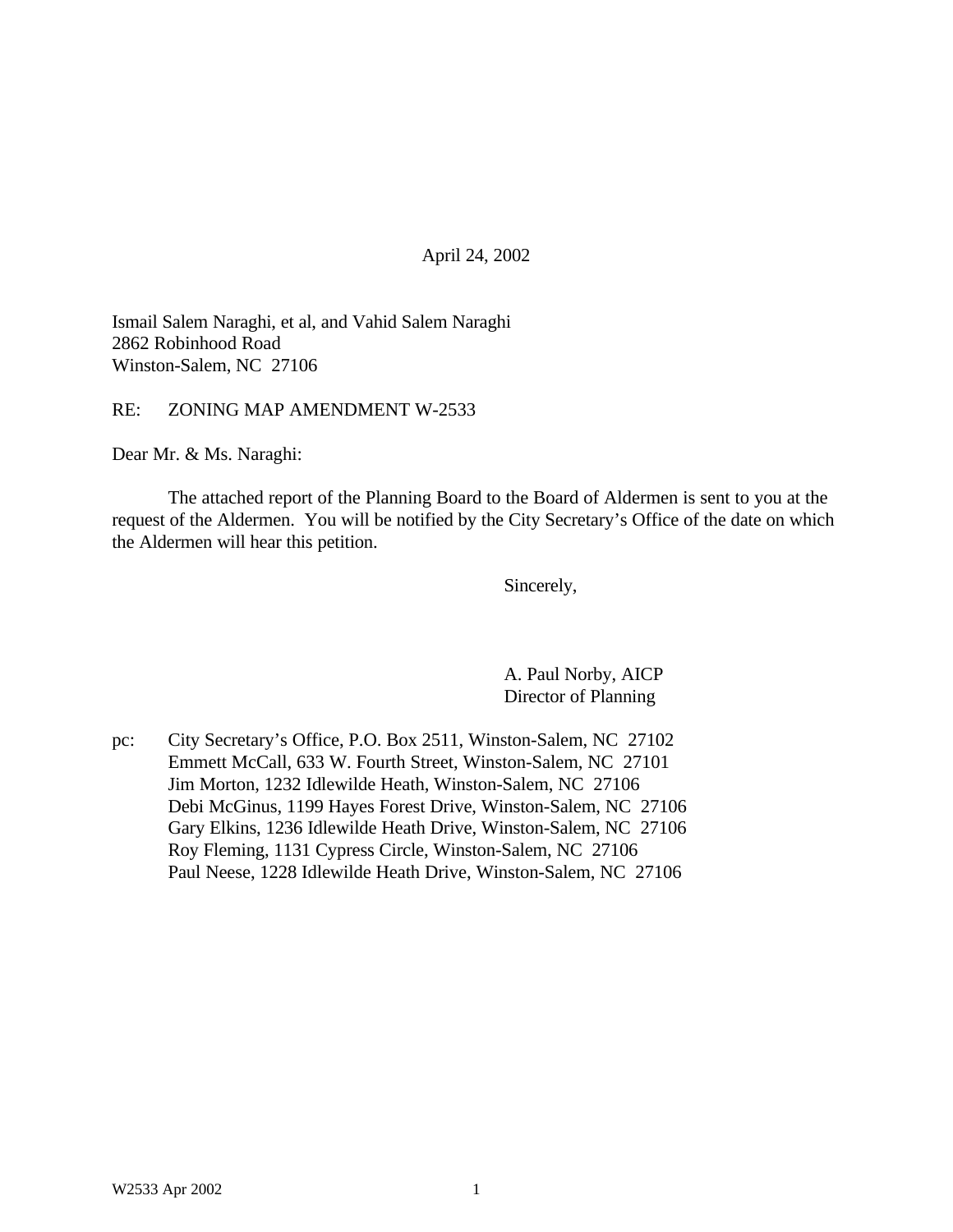## **ACTION REQUEST FORM**

**DATE**: April 24, 2002 **TO**: The Honorable Mayor and Board of Aldermen **FROM**: A. Paul Norby, AICP, Director of Planning

## **BOARD ACTION REQUEST**:

Request for Public Hearing on zoning map amendment of Ismail Salem Naraghi, et al, and Vahid Salem Naraghi

### **SUMMARY OF INFORMATION**:

Zoning map amendment of Ismail Salem Naraghi, et al, and Vahid Salem Naraghi from RS-9 to RM-12-S (Residential Building, Townhouse): property is located on the southwest side of Bethabara Road northwest of University Parkway (Zoning Docket W-2533).

## **PLANNING BOARD ACTION**:

**MOTION ON PETITION**: FOR APPROVAL **FOR**: UNANIMOUS **AGAINST**: NONE **SITE PLAN ACTION**: CONFORMS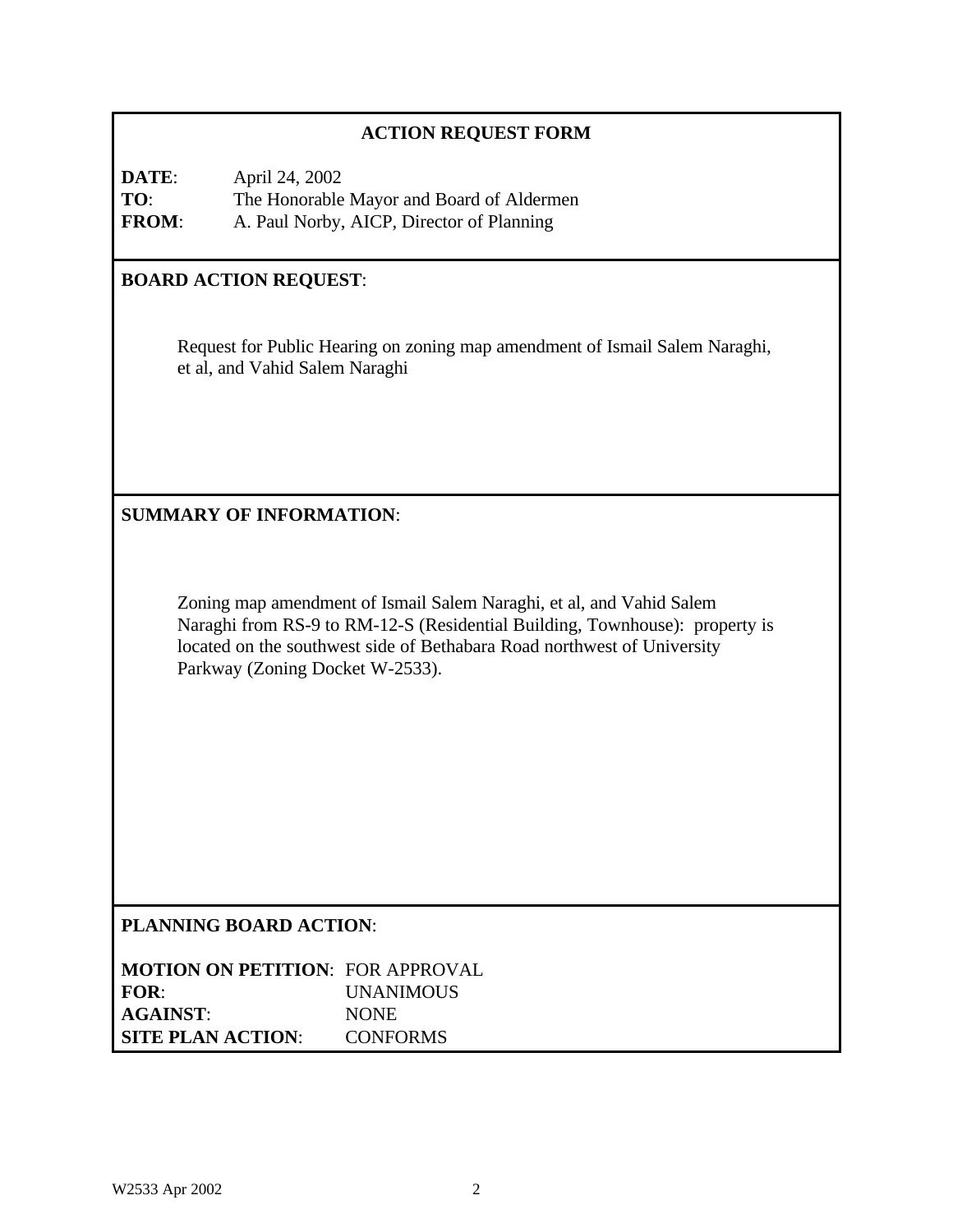#### CITY ORDINANCE - SPECIAL USE

Zoning Petition of Ismail Salem Naraghi, et al, and Vahid Salem Naraghi, Docket W-2533

AN ORDINANCE AMENDING THE WINSTON-SALEM CITY ZONING ORDINANCE AND THE OFFICIAL ZONING MAP OF THE CITY OF WINSTON-SALEM, N.C.

\_\_\_\_\_\_\_\_\_\_\_\_\_\_\_\_\_\_\_\_\_\_\_\_\_\_\_\_\_\_\_\_\_

BE IT ORDAINED by the Board of Aldermen of the City of Winston-Salem as follows: Section 1. The Winston-Salem City Zoning Ordinance and the Official Zoning Map of the City of Winston-Salem, N.C. are hereby amended by changing from RS-9 to RM-12-S

(Residential Building, Townhouse) the zoning classification of the following described property:

Tax Block 3443, Tax Lot 3B

Section 2. This Ordinance is adopted after approval of the site plan entitled Buckingham

Place and identified as Attachment "A" of the Special Use District Permit issued by the Board of

Aldermen the \_\_\_\_\_\_\_ day of \_\_\_\_\_\_\_\_\_\_\_\_\_\_\_\_\_\_\_, to Ismail Salem Naraghi, et al, and Vahid

Salem Naraghi.

Section 3. The Board of Aldermen hereby directs the issuance of a Special Use District Permit pursuant to the Zoning Ordinance of the *Unified Development Ordinances* for a development to be known as **Buckingham Place**. Said Special Use District Permit and site plan with associated documents are attached hereto and incorporated herein.

Section 4. This Ordinance shall be effective from and after its adoption.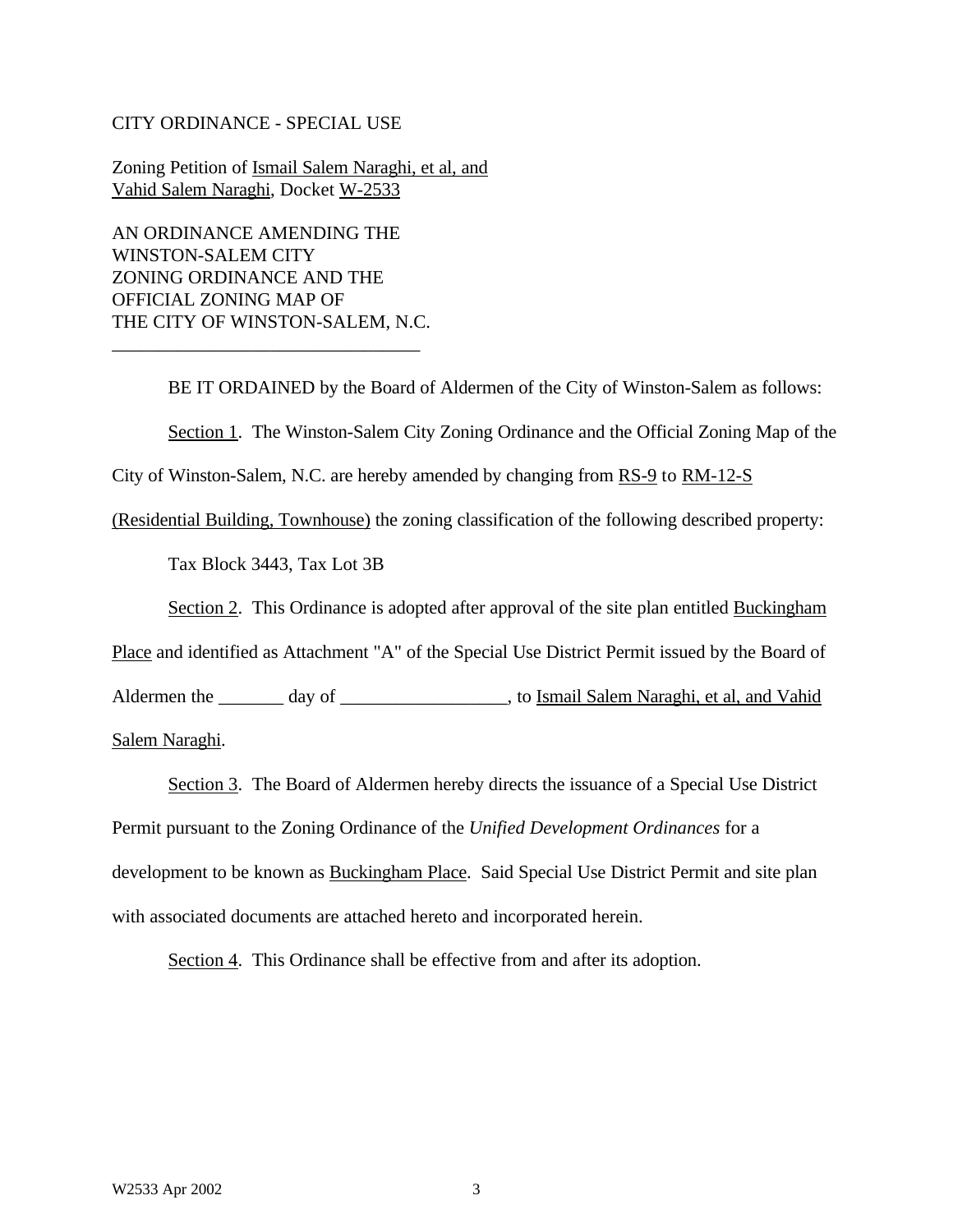### CITY - SPECIAL USE DISTRICT PERMIT

### SPECIAL USE DISTRICT PERMIT

Issued by the Board of Aldermen

of the City of Winston-Salem

The Board of Aldermen of the City of Winston-Salem issues a Special Use District Permit

for the site shown on the site plan map included in this zoning petition of Ismail Salem Naraghi, et

al, and Vahid Salem Naraghi, (Zoning Docket W-2533). The site shall be developed in

accordance with the plan approved by the Board and bearing the inscription: "Attachment A,

Special Use District Permit for RM-12-S (Residential Building, Townhouse), approved by the

Winston-Salem Board of Aldermen the \_\_\_\_\_\_ day of \_\_\_\_\_\_\_\_\_\_\_\_\_\_\_\_\_\_, 20\_\_\_\_" and

signed, provided the property is developed in accordance with requirements of the RM-12-S

zoning district of the Zoning Ordinance of the *Unified Development Ordinances*, the Erosion

Control Ordinance, and other applicable laws, and the following additional conditions be met:

## PRIOR TO THE ISSUANCE OF BUILDING PERMITS

a. Developer shall dedicate 30 feet from centerline along the entire frontage of Bethabara Road.

#### C **PRIOR TO THE ISSUANCE OF OCCUPANCY PERMITS**

- a. Developer shall install a type II bufferyard adjacent to RS-9 zoning.
- b. Developer shall construct a sidewalk along the entire frontage of Bethabara Road to the specifications of the Public Works Department.

#### C **OTHER REQUIREMENTS**

a. Development shall be permitted one freestanding five-foot high monument sign.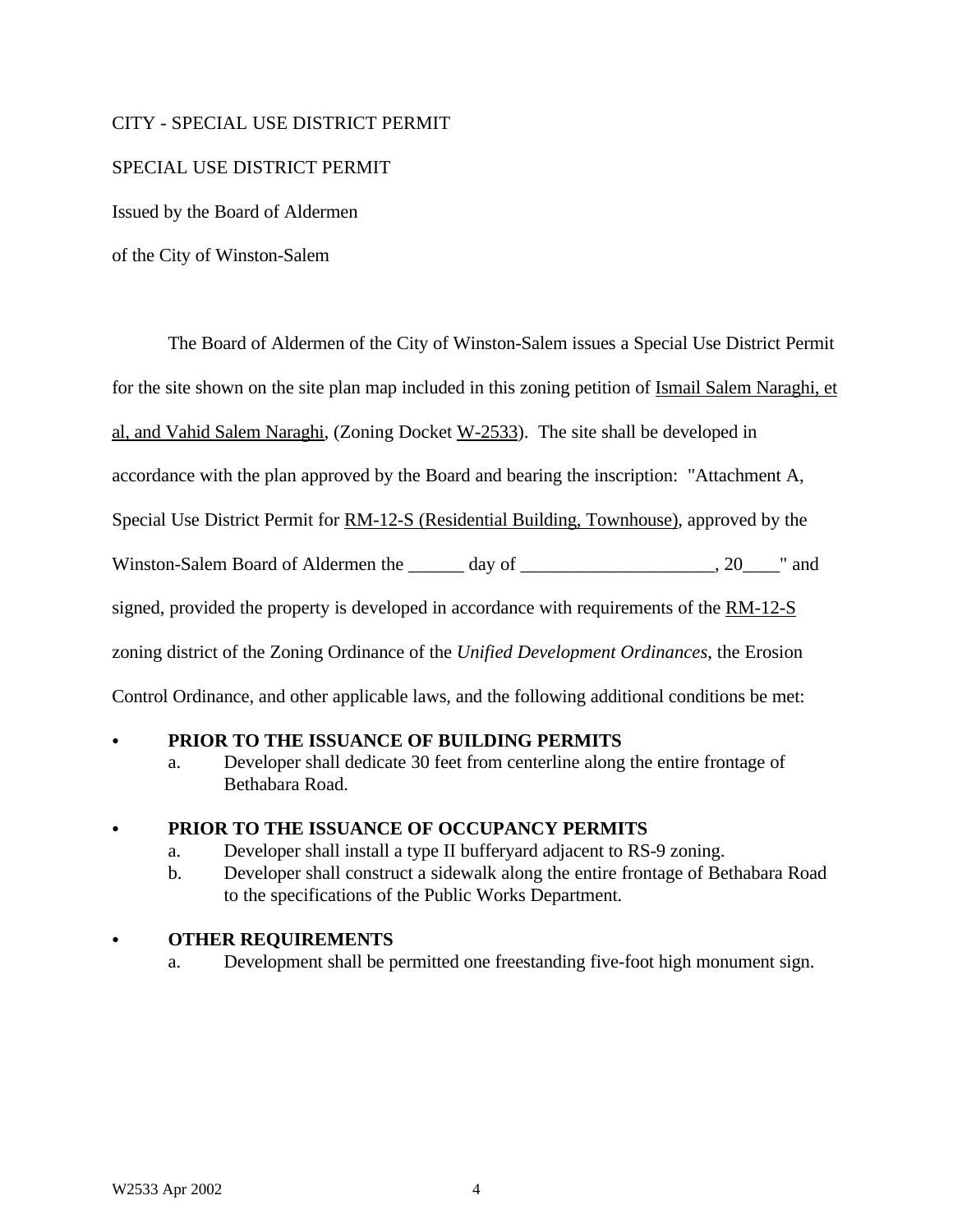## **ZONING STAFF REPORT**

**DOCKET #** W-2533 **STAFF:** Suzy Gallaway

Petitioner(s): Ismail Salem Naraghi, et al, and Vahid Salem Naraghi Ownership: Same

#### **CONTINUANCE HISTORY**

The petitioner requested a continuance from the March 14, 2002 Planning Board meeting to the April 11, 2002 meeting to meet with the neighborhood and address their concerns. Meetings with the neighborhood were still underway at the time of this writing. However, as this report was going to print, staff received a revised site plan from the petitioner. The revised site plan with minor changes shows a reduction in the number of units from 28 to 24, with an overall density reduced to 9.09 units/acre.

#### **REQUEST**

From: RS-9 Residential Single Family District; minimum lot size 9,000 sf To: RM-12-S Residential Multifamily; maximum density 12 units/acre (Residential Building, Townhouse)

Both general and special use district zoning were discussed with the applicant(s) who decided to pursue the zoning as requested.

Acreage: 2.64 acres

#### **LOCATION**

Street: Southwest side of Bethabara Road northwest of University Parkway. Jurisdiction: City of Winston-Salem. Ward: Northwest.

#### **SITE PLAN**

Proposed Use: Residential Building, Townhouse. Building Height: Two story. Parking: Parking will be provided through the driveway and garage of each unit. Bufferyard Requirements: Type II along property zoned Single Family Residential. Vehicular Use Landscaping Standards Requirements: UDO Standards apply.

#### **PROPERTY SITE/IMMEDIATE AREA**

Existing Structures on Site: Single family structure.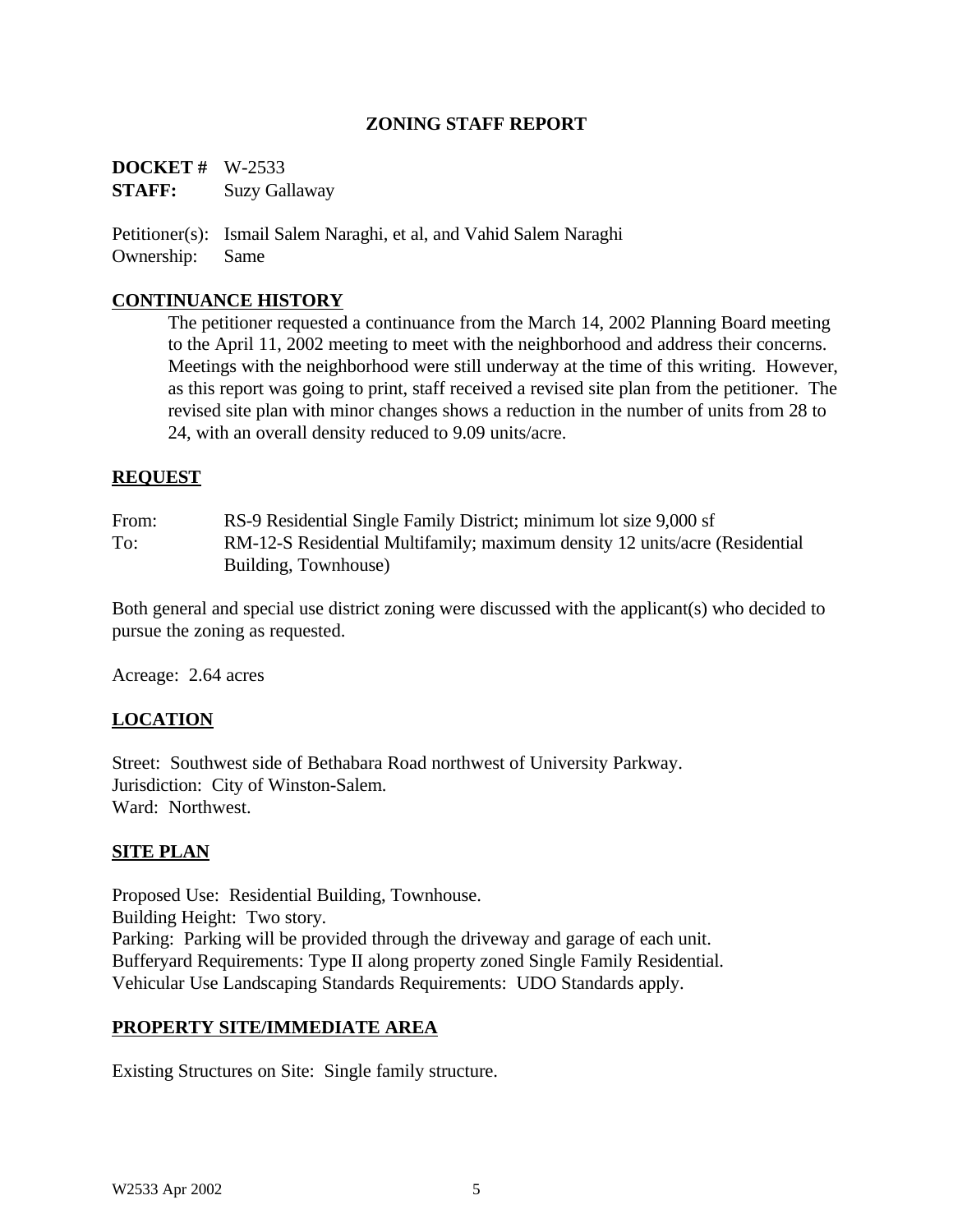Adjacent Uses:

| North -  | Condominiums, zoned RM-12-S.     |
|----------|----------------------------------|
| $East -$ | Single family homes, zoned RS-9. |
| South -  | Single family homes, zoned RS-9. |
| West -   | Multifamily, zoned RM-18-S.      |

### **GENERAL AREA**

Character/Maintenance: Well-maintained single family homes and multifamily dwellings. Development Pace: Moderate.

#### **PHYSICAL FEATURES/ENVIRONMENTAL REVIEW**

Impact on Existing Features: Site would be cleared as it is heavily wooded.

- Topography: The property slopes from an approximate elevation of 926 in the northeast portion of the site down to an approximate elevation of 900 in the southwest portion of the site. The 926 contour serves as a knoll and all drainage currently flows to the north, west and southwest from this high point.
- Vegetation/habitat: There is some vegetation retained on the site. The area around the existing house and driveway is already cleared, however.
- Natural Heritage Sites: The subject property is approximately 3/4 of a mile to the southeast of Historic Bethabara Park. The subject property does not adversely impact this Natural Heritage site, however.
- Watershed: This site is not within the boundaries of a water supply watershed.

#### **TRANSPORTATION**

Direct Access to Site: Bethabara Road; University Parkway.

- Street Classification: Bethabara Road (two lanes with intermittent center turn lanes) minor thoroughfare; University Parkway - major thoroughfare.
- Average Daily Traffic Count/Estimated Capacity at Level of Service D (Vehicles per Day): Bethabara Road between University Pkwy and North Point Blvd = 5,000/18,500 University Parkway between Bethabara Road and North Point Blvd = 20,000/32,200

Trip Generation/Existing Zoning: RS-9

2.64 x 43,560/9,000 = 12 units x 9.57 (SFR Trip Rate) = 114 Trips per Day

Trip Generation/Proposed Zoning: RM-12-S

28 units x 6.59 (Apt. Trip Rate) = 184 Trips per Day

Transit: Route 4, along Brownsboro Road; Route 44, along North Point Boulevard.

#### **HISTORY**

Relevant Zoning Cases:

1. W-2244; RS-9 to RSQ-S; withdrawn at the September 10, 1998 Planning Board public hearing; current site; 2.63 acres; staff recommended denial.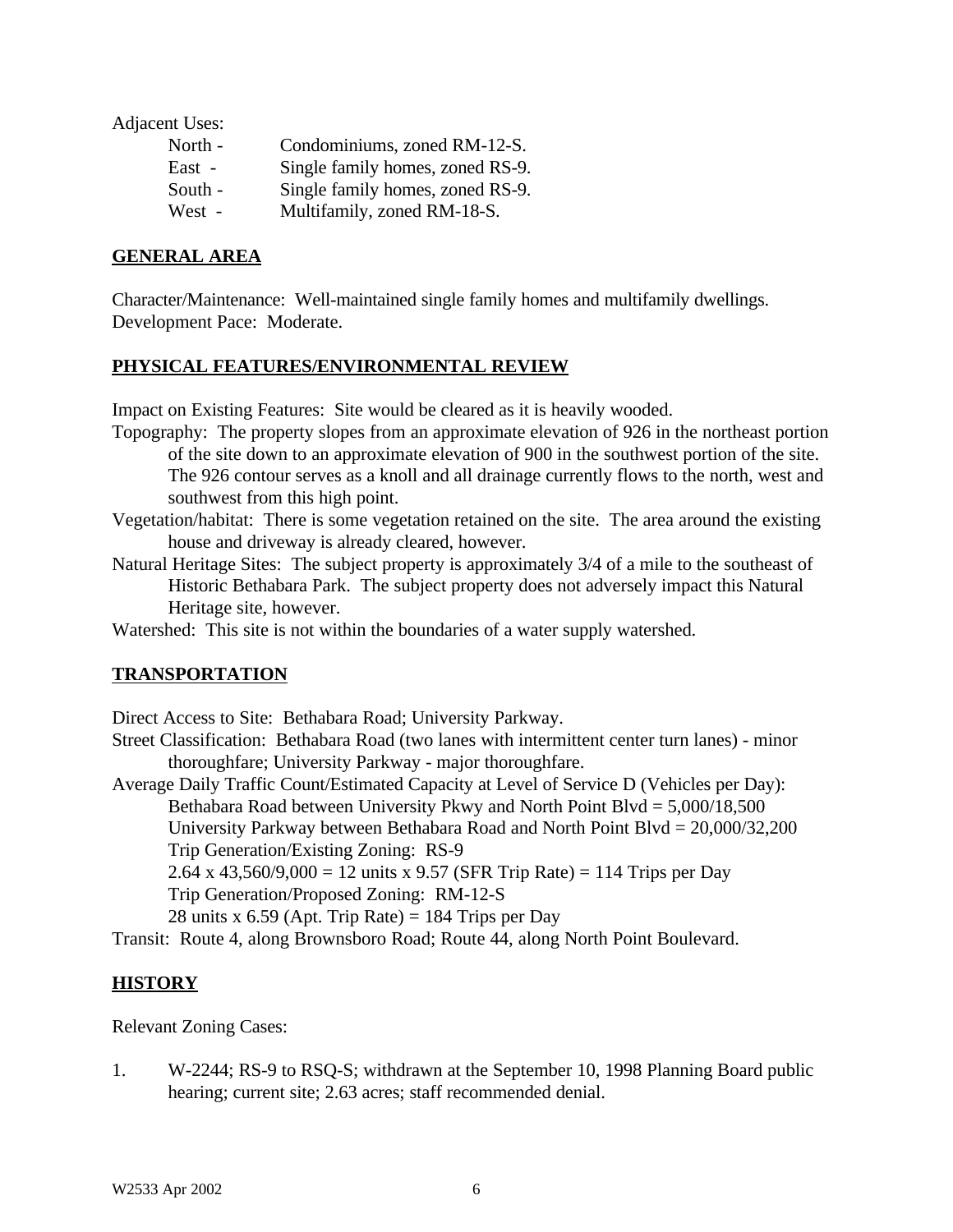- 2. W-2270; RS-9 to RM-12-S; approved December 7, 1998; west side of University Parkway and northwest sides of Bethabara Road; 15.71 acres; Planning Board and staff recommended approval.
- 3. W-2293; RS-9 to RM-12-S; approved May 3, 1999; north side of Bethabara Road between North Point Boulevard and University Parkway; 5.0 acres; Planning Board and staff recommended approval.

# **CONFORMITY TO PLANS**

GMP Area (*Legacy*): Suburban Neighborhoods (GMA 3).

Relevant Comprehensive Plan Recommendation(s): *Legacy* promotes increased infill and higher density development within the municipal services area where that development is compatible with existing development.

Area Plan/Development Guide: *Polo-Reynolda Area Plan* (1985).

- Relevant Development Guide Recommendation(s): Although it is unclear in the area plan exactly where the transition from single family to multifamily uses should occur, the Bethabara Road Site Study recommends that the subject property remain as residential - intermediate density. Likewise, the area plan calls for the subject property to be developed as residential - intermediate density. The area plan says that intermediate density is 0-12 units per acres. The specific recommendations for the Bethabara Road area that are relevant to this particular project are as follows:
	- 1. Bethabara Road should remain a two-lane thoroughfare, 24 feet in width.
	- 2. New development on Bethabara Road should have a minimum of access points onto Bethabara Road.
	- 6. Encourage . . . the construction of new residential development that is compatible in character with existing housing and Historic Bethabara structures.

# **WINSTON-SALEM/FORSYTH COUNTY SCHOOLS**

Winston-Salem/Forsyth County Schools have estimated this project, when completed, will add a total of 27 students to the system, as indicated by the following chart.

| Project                               | Number<br>Units | <b>Schools</b> | Projected<br>Students<br>from Project | 2001-2002<br>Enrolled<br><b>Students</b> | 2001-2002<br>Projected<br>Students with<br>Accumulated<br>Totals since<br>4/24/01 | School<br>Capacity |
|---------------------------------------|-----------------|----------------|---------------------------------------|------------------------------------------|-----------------------------------------------------------------------------------|--------------------|
| <b>Buckingham Place</b><br>Townhouses | 28              | Speas Elem     | 13                                    | 366                                      | 379                                                                               | 562                |
|                                       |                 | Paisley Mid    | 6                                     | 312                                      | 318                                                                               | 570-651            |
|                                       |                 | Mt Tabor High  | 8                                     | 1732                                     | 1740                                                                              | 970-1164           |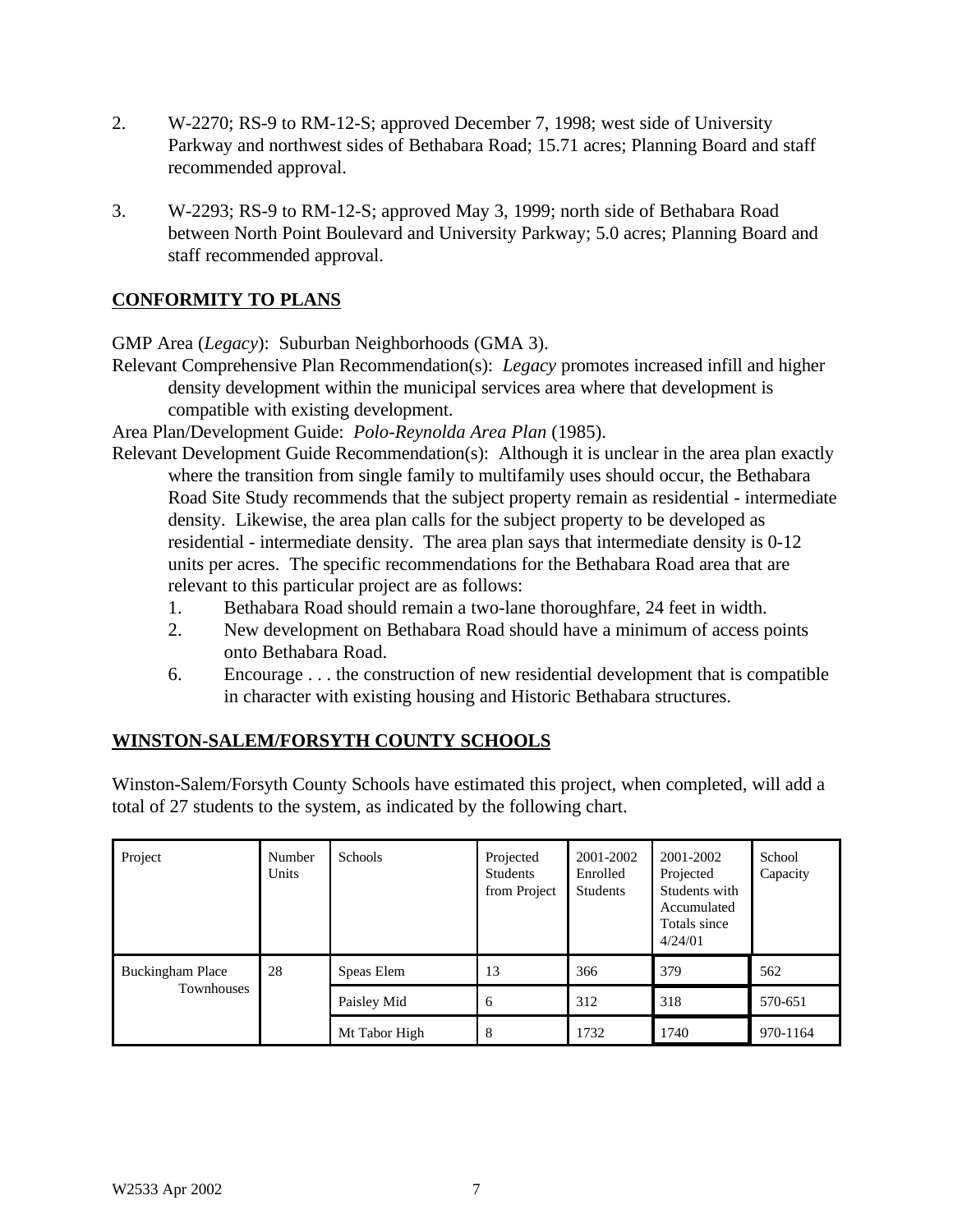## **ANALYSIS**

The petitioner is requesting to rezone 2.64 acres from RS-9 to RM-12-S (Residential Building, Townhouse). The site is situated between a residential subdivision and high-density multifamily. The petitioner would like to develop townhouses at this site, which is not allowed under RS-9 zoning.

The request as submitted will serve as a transition between the high density multifamily and the single family neighborhood. The Townhouse use is a good transition because it is a lower scale development type than most multifamily. It also has more of a single family character than other multifamily types including individual garages and driveways rather than parking lots. The site is heavily wooded and would be cleared extensively for development, however, clearing would occur with single family development also.

The request is consistent with the recommended density of the *Polo-Reynolda Area Plan* as it is a residential use of intermediate density. *Legacy* recommends infill where appropriate. As this site lies between high density multifamily and a single family neighborhood, it is an appropriate location for townhomes. The site is relatively small and narrow, making any development difficult. There are also both existing and proposed sidewalks in the area, and staff recommends sidewalks be installed along Bethabara Road on this site as well.

Staff believes the petitioner has submitted a well thought-out plan which incorporates moderate density townhomes as a transitional use between multifamily and single family homes.

## **FINDINGS**

- 1. The site is situated between a residential subdivision and high-density multifamily.
- 2. The Townhouse use is a good transition.
- 3. Site is an appropriate location for infill, as recommended by *Legacy*.
- 4. Site plan incorporates retention of some open space with a moderate density residential use.

## **STAFF RECOMMENDATION**

#### Zoning: **APPROVAL**.

Site Plan: Staff certifies that **the site plan meets all code requirements**, and recommends the following conditions:

#### PRIOR TO THE ISSUANCE OF BUILDING PERMITS

a. Developer shall dedicate 30 feet from centerline along the entire frontage of Bethabara Road.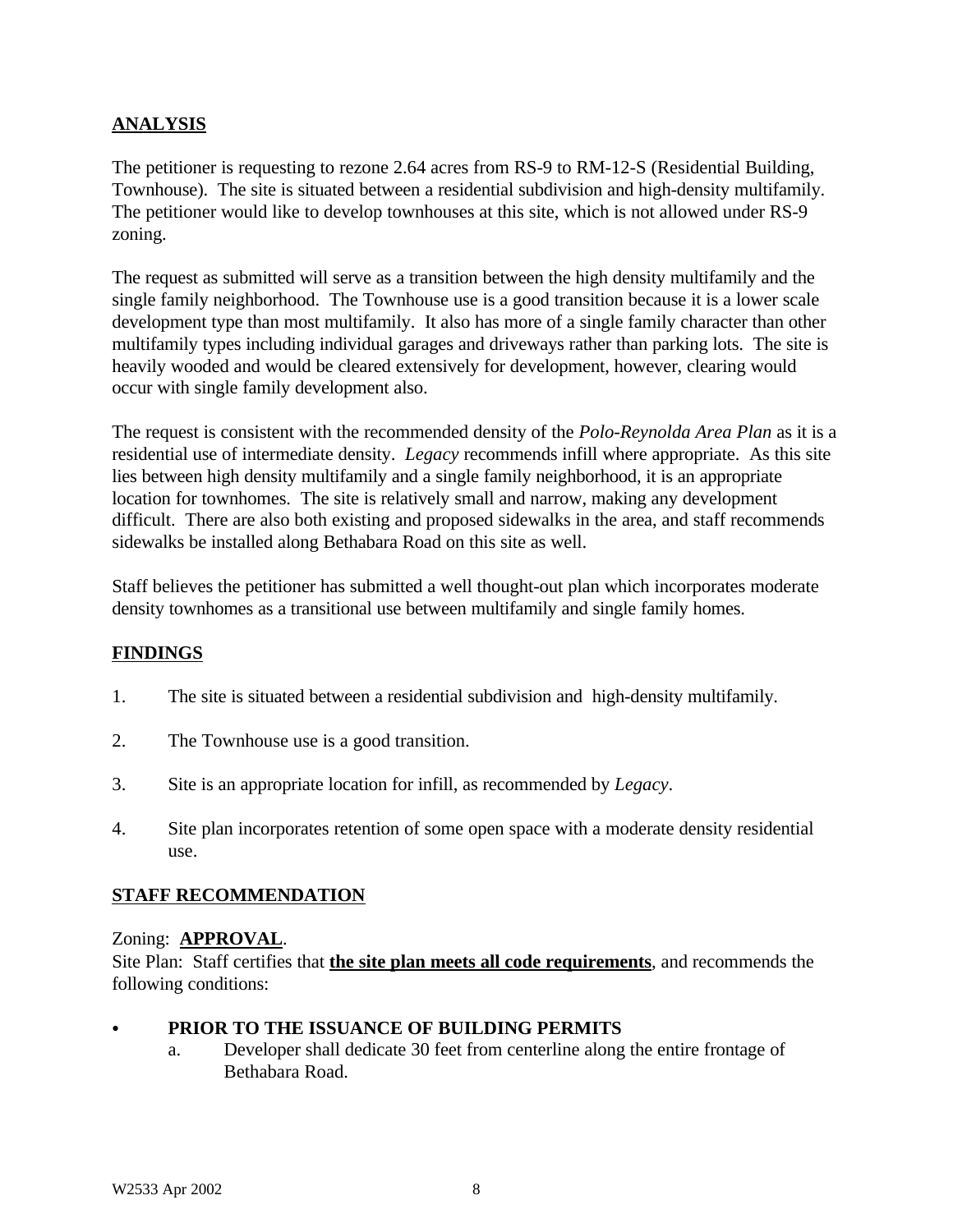#### C **PRIOR TO THE ISSUANCE OF OCCUPANCY PERMITS**

- a. Developer shall install a type II bufferyard adjacent to RS-9 zoning.
- b. Developer shall construct a sidewalk along the entire frontage of Bethabara Road to the specifications of the Public Works Department.

#### C **OTHER REQUIREMENTS**

a. Development shall be permitted one freestanding five-foot high monument sign.

#### **PUBLIC HEARING** - March 14, 2002

FOR: None

AGAINST: None

#### **WORK SESSION**

MOTION: John Bost moved continuance of the zoning map amendment and site plan to April 11, 2002. SECOND: Kerry Avant VOTE: FOR: Avant, Bost, King, Norwood, Powell

AGAINST: None EXCUSED: None

#### **PUBLIC HEARING** - April 11, 2002

Suzy Gallaway presented the staff report.

#### FOR:

Emmett McCall, 633 West Fourth Street, Winston-Salem, NC 27101 Represent the petitioner.

> There are some really nice neighbors here who are here to state their mind as well as some folks from the Baptist retirement home.

- After meeting with the neighbors, we made some adjustments: Units were pulled forward to leave approximately 200' of open space at the rear of the property. Developer has agreed to put a fence around the entire site, except the portion fronting on Bethabara. We feel there is a very significant buffer between this development and the Baptist retirement home.
- There will be adequate storm water control, with the result being no more runoff after development than there is currently.
- This is an infill site. This is the kind of development *Legacy* encourages keeping people close to shopping and work. This meets *Legacy* goals.
- This townhouse development will be a buffer between RM-18 development and single family residential area.

AGAINST: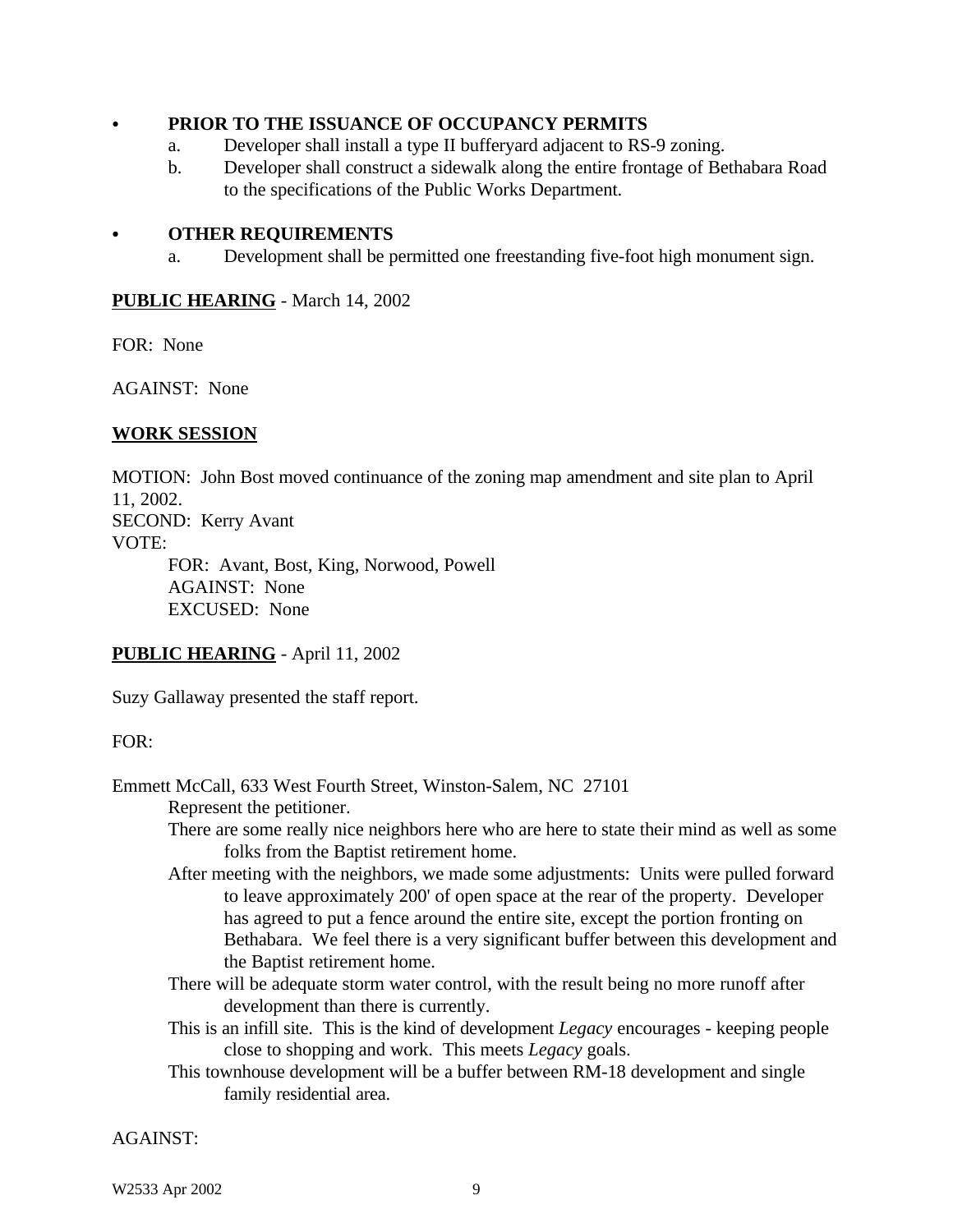Jim Morton, 1232 Idlewilde Heath, Winston-Salem, NC 27106

I live directly behind this site. The high point on this property is in the center of this site. There's a 17' drop to our development, so we are very concerned about runoff. I have a further 15' drop in my yard.

Debi McGinus, 1199 Hayes Forest Drive, Winston-Salem, NC 27106 Represent Brookridge Retirement Home. Our main concern is traffic, as it was with the development across the street. We are concerned about their being 24 units instead of 12 as agreed upon in 1988. When we developed, we had to put our single family units at the front. This site doesn't have that requirement. We would be willing to go with 16 units, but don't support 24.

Gary Elkins, 1236 Idlewilde Heath Drive, Winston-Salem, NC 27106 Our neighborhood association believes this plan is too dense. The slope is severe and we're extremely concerned about runoff. We would like to have more units deleted from the plan to help with the water runoff.

Roy Fleming, 1131 Cypress Circle, Winston-Salem, NC 27106 I represent our neighborhood group as being in opposition to this request because of the proposed density. Key to this situation is the site being located on a hill. We would be very comfortable with 12 units, but not this more intense development.

Paul Neese, 1228 Idlewilde Heath Drive, Winston-Salem, NC 27106

We feel the density is somewhat high. The existing plan is an improvement, leaving sufficient bufferyard. We believe that should be a permanent easement to prevent development in the future. We would also like a row of Cypress trees along the back of the property.

#### **WORK SESSION**

During discussion by the Planning Board, the following points were made:

- 1. Water will be controlled through the permitting process.
- 2. Single family houses would provide more streets and pavements. There's a higher standard for drainage for multifamily development than single family development. It appears to me that they've tried to work with the neighbors.
- 3. Altering the site plan in any way would mean another public hearing, including protecting the buffer.